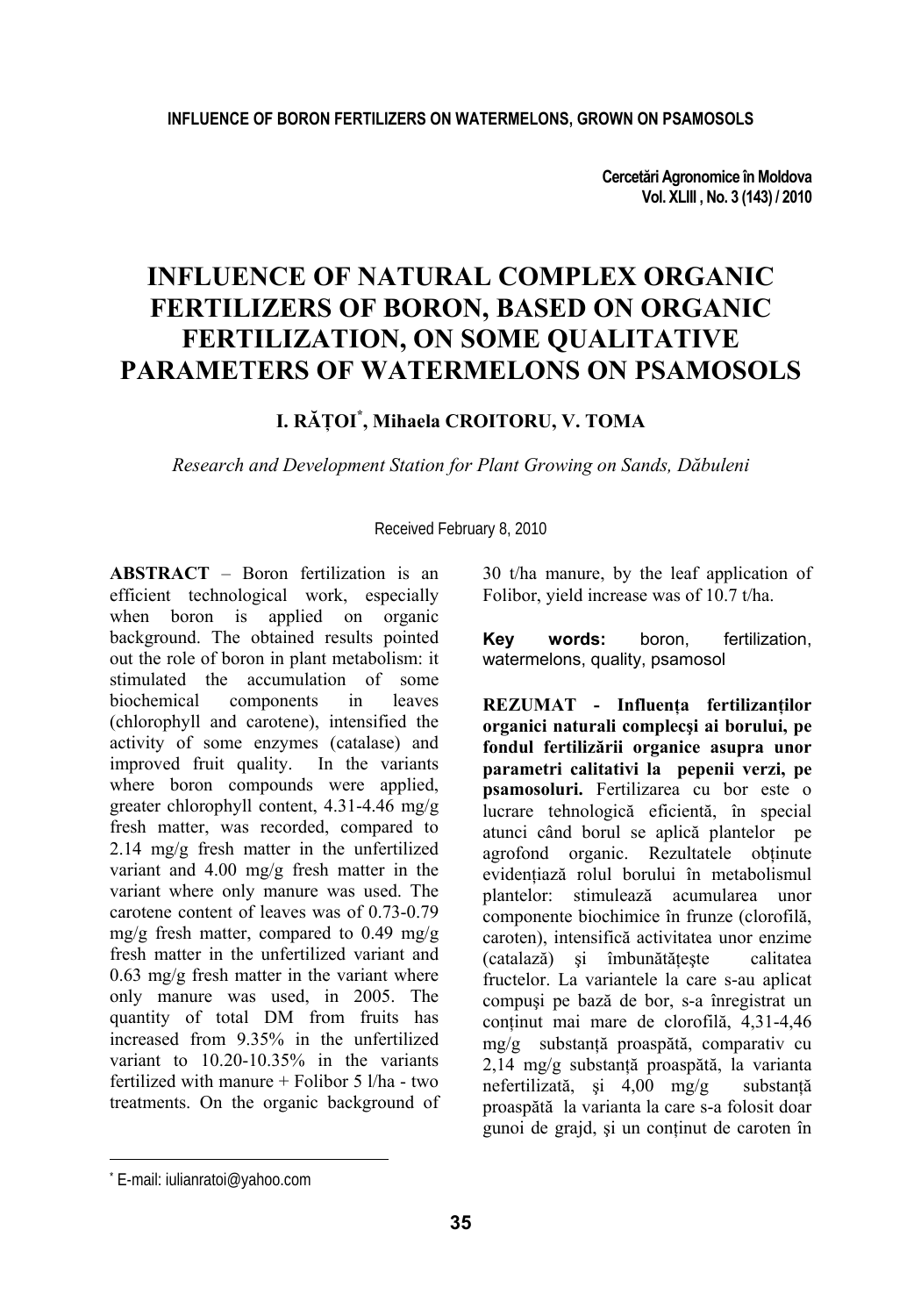frunze de 0,73-0,79 mg/g substanţă proaspătă, comparativ cu 0,49 mg/g substanţă proaspătă la varianta nefertilizată şi 0,63 mg/g substanţă proaspătă la varianta la care s-a folosit doar gunoi de grajd, în anul 2005. Cantitatea de substantă uscată totală din fructe a sporit de la 9,35%, la varianta nefertilizată, la 10,20-10,35%, la variantele fertilizate cu gunoi de grajd + Folibor 5 l/ha - două tratamente. Pe agrofoundul organic de 30 t/ha gunoi de grajd, prin aplicarea foliară de Folibor, sporul de producție a fost de 10,7 t/ha.

**Cuvinte cheie:** bor, fertilizare, pepeni verzi, calitate, psamosol

# **INTRODUCTION**

The continuous degradation of organic matter from soil, by mineralization, results in a great diminution of the qualitative and quantitative yield in cultivated plants (Toma *et al.*, 2008). The organic fertilization contributes to improving and maintaining soil fertility characteristics, generally, and sandy soils, especially, providing the plant with the nutrients it needs. The organic fertilization determines the mobilization of the microbiological complex from soil, releasing gradually, the nutritive elements, in order to be available for plants during the entire vegetation period (Stoian, 2005). By using the organic fertilization, besides the contribution of nutrients, humus content and soil structure and texture are improved (Badea *et al.*, 2005).

If the organic fertilization is supplemented with leaf fertilization. there are real opportunities of plant yield increase and constant maintenance, especially in less favourable areas for agriculture. Davidescu,1974 and Lascu *et al.*, 2005 assess that boron is an important element in the life of plants, having a role in root growth, flower fecundation, intensification of the activity of some enzymes and synthesis of aromatic compounds. The boron absence or insufficient amounts in plants may cause severe nourishing troubles, with negative repercussions on yield quantity and quality (Gartel, 1974).

Psamosols from southern Oltenia have total boron content, comprised between 12-18.3 ppm and a content of soluble boron, which varies between 0.05 and 0.26 ppm (Băjescu and Chiriac, 1984; Băjescu *et al.,* 1977). For achieving high yields, watermelons extract from soil great quantities of nutritive substances. The leaf application of complex natural organic fertilizers of boron, on the background of the fertilization with organic fertilizers, leads to high yields and intensifies plant metabolism and some physiological indices, enriching fruit quality.

The goal of the authors was to determine the role of boron in a soil belonging to this category and cultivated with watermelons.

### **MATERIALS AND METHODS**

For establishing the role of complex natural organic fertilizers of boron, based on the organic fertilization, on watermelons, an experiment was set up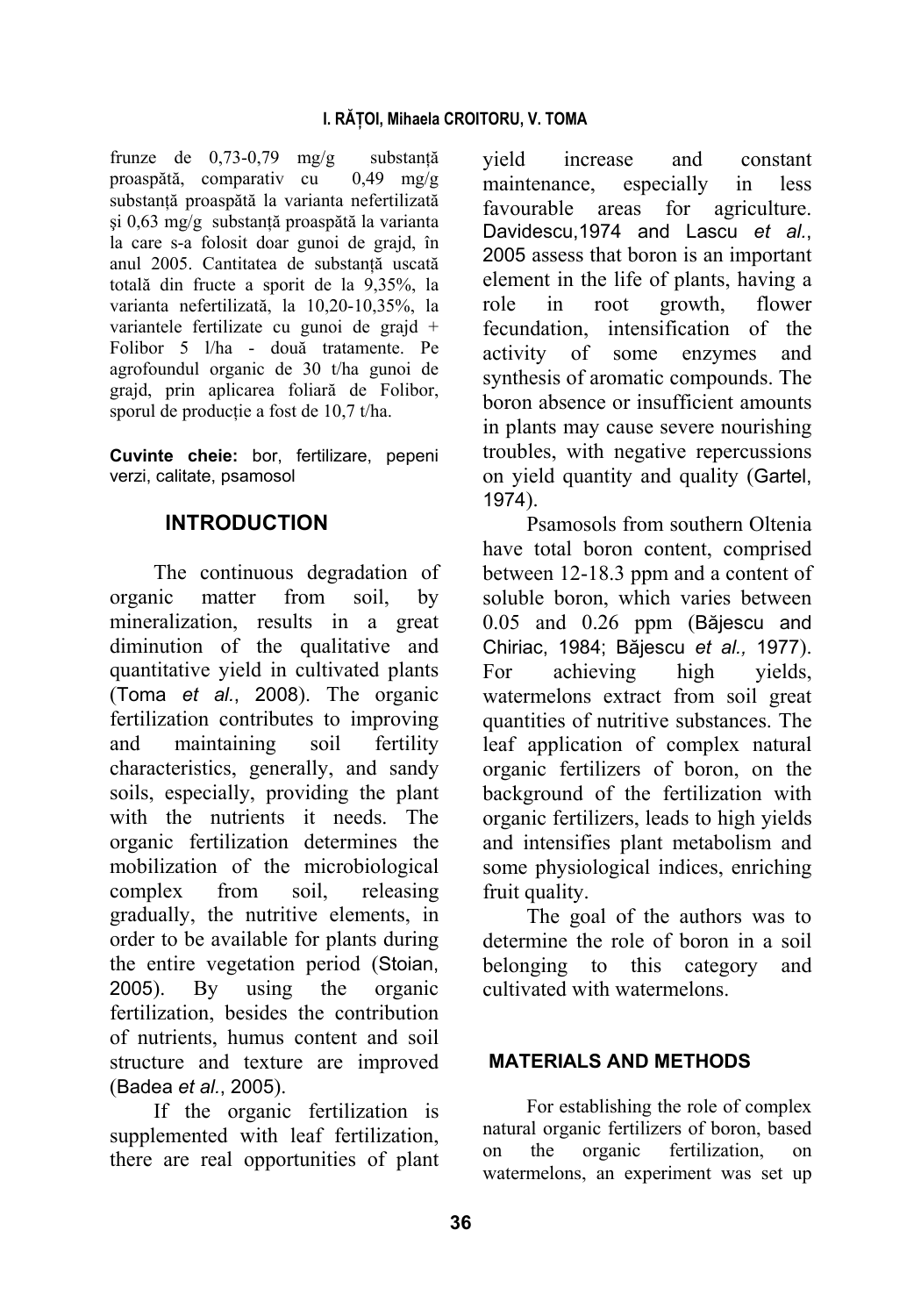#### **INFLUENCE OF BORON FERTILIZERS ON WATERMELONS, GROWN ON PSAMOSOLS**

with four variants: V1-Unfertilized control; V 2- Manure, 30 t/ha; V 3- Manure,  $30 t/ha +$  Folibor standard,  $5 l/ha$ , two treatments; V 4- Manure, 15 t/ha + Folibor standard 5 l/ha, two treatments.

The experiment was set up in randomized blocks design, with four replicates: the area of the experimental area:  $18 \text{ m}^2$  and the area of the experiment:  $288 \text{ m}^2$ . Times of applying leaf fertilizers: treatment I, at the beginning of stalk formation; treatment II, 10 days after the first treatment; The solution quantity for one treatment: 300 l/ha.

Testing was carried out in 2005, using Dulce de Dăbuleni Variety, cultivated by direct sowing in the field and, in 2006, Audry F1, cultivated by seedling. The other technological works were recommended in the cultivation technology elaborated by the Research and Development Station for Plant Growing on Sands, Dăbuleni, Dolj County.

During the trial, the following observations and determinations were carried out:

- $a+b$  chlorophyll content (mg/g) fresh matter), by the colorimetric method;
- carotene content (mg/g fresh) matter), by the colorimetric method;
- activity of the catalase enzyme, by the permanganate method ;
- chemical content of watermelons in the following substances: water and total DM  $(\%)$  by the gravimetric method; soluble  $DM$  (%), by the refractometric method; glucoses  $(\frac{9}{6})$ , by the Fehling Soxleth method; titrable acidity (g malic acid /100g f.m.); vitamin C ( mg/100g f.m.) by the iodometric method and nitrate content (mg/kg product) by the Bremner method.
- NPK content of watermelon leaves: total nitrogen  $(\%)$  – Kjeldahl method, total phosphorus (%) - colorimetric method, total potassium  $(\% )$  – flame photometric method. Watermelon yield.

Watermelons like warm, fertile and rich in organic matter soils and, first, well aired and drained. The experiment was conducted on a soil with reduced total nitrogen (0.08-0.10%), well supplied with extractable phosphorus (47-74 ppm), mean supplied with potassium (56-120 ppm) and with a reduced content of organic matter (0.81-0.91%), according to data from *Table 1*.

Soil Ph had neuter values (6.90- 6.97), while boron content was of 0.20- 0.25 ppm (mean supply).

| <b>Depth</b><br>(c <sub>m</sub> ) | Nt<br>(%) | <b>P-AL</b><br>(ppm) | K-AL<br>(ppm) | Organic<br>carbon<br>(%) | Ph in<br>$H_2O$ | <b>Boron</b> in<br>H <sub>2</sub> O<br>(ppm) |
|-----------------------------------|-----------|----------------------|---------------|--------------------------|-----------------|----------------------------------------------|
| $0 - 20$                          | 0.10      | 74                   | 120           | 0.81                     | 6.97            | 0.25                                         |
| $21 - 40$                         | 0.08      | 47                   | 56            | 0.91                     | 6.90            | 0.20                                         |

#### **Table 1 – Soil supply with main chemical components in watermelons**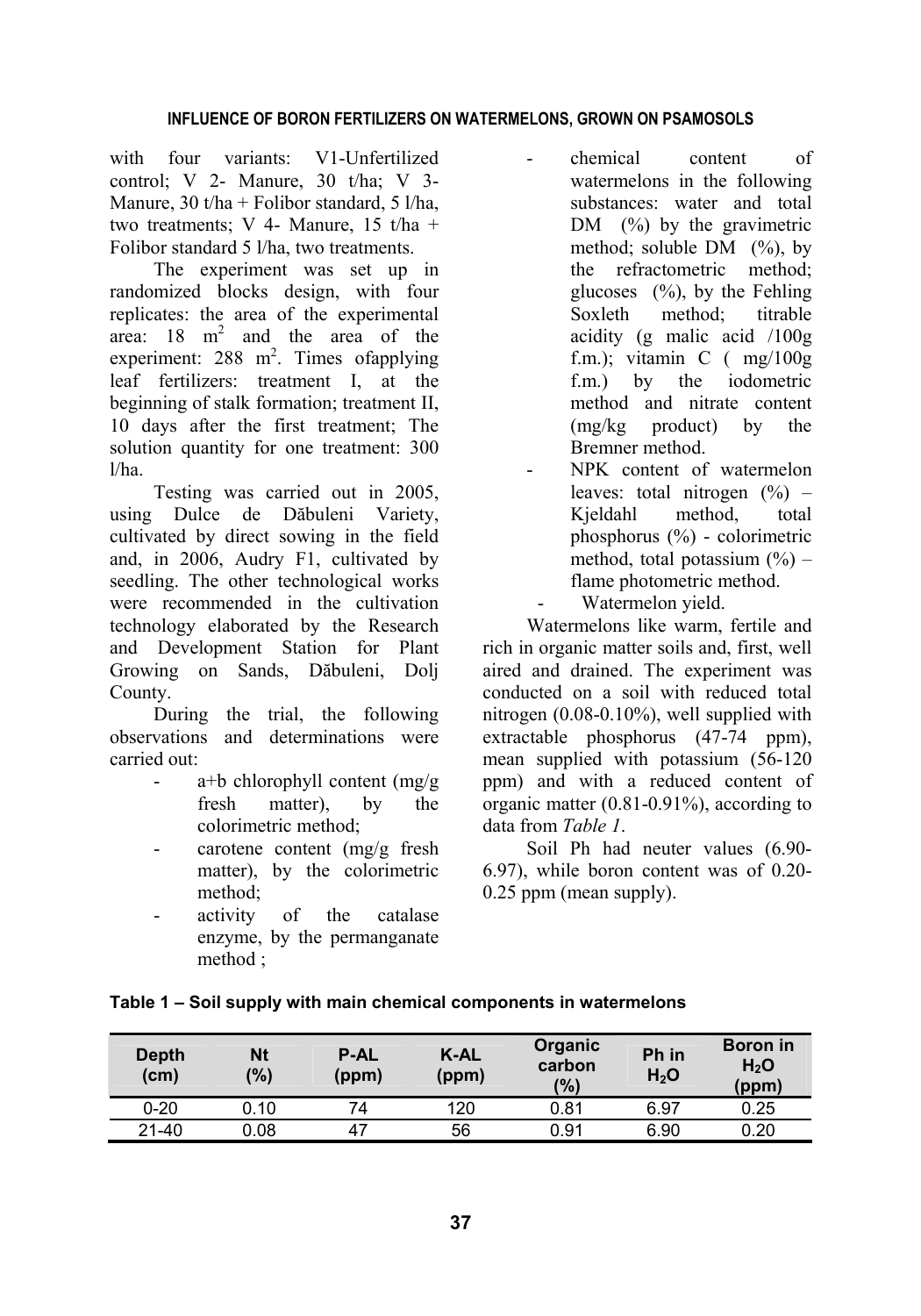# **RESULTS AND DISCUSSION**

For achieving a high yield, watermelons extract from soil great nutrient amounts. The leaf application of complex natural organic fertilizers of boron, based on the organic fertilization, leads not only to yield increases but also increases plant metabolism and some physiological indices, enriching fruit quality.

The content of chlorophyll and carotene from leaves was determined at the intense growth stage of the vegetative mass (*Table 2*). The obtained results pointed out differences between variants and during the two years. In all the fertilized variants, we have determined a greater content compared to the unfertilized control. In case of the culture set up by sowing (2005), the chlorophyll content was comprised between 2.14 mg/g fresh matter in the unfertilized variant and 4.46 mg/g fresh matter in the variant fertilized with 30 t/ha manure  $+$ Folibor, 5 l/ha, two treatments. If culture was set up by seedling, the chlorophyll content has also recorded the highest values in the variants where boron products were used, on a manure background, that is 3.82 mg/g in the variant fertilized with 15 t/ha manure + Folibor, 5 l/ha, two treatments and 3.74 mg/g fresh matter in the variant fertilized with 30 t/ha manure + Folibor, 5 l/ha, two **treatments** 

The boron fertilization has also influenced the carotene content, which had high values in the fertilized variants, compared to the variants where boron was not used. The highest values were obtained in the variants fertilized with 15 t/ha manure + Folibor, 5 l/ha, two treatments, that is 0.79 mg/g fresh matter in 2005 and 0.68 mg/g fresh matter in 2006.

The activity of catalase was more intense in 2005, inclusively at the control. That year, determinations were carried out in Dulce de Dăbuleni Variety and culture was set up by sowing (culture with longer vegetation period). In all the fertilized variants, values were higher than the values of the unfertilized control, but by the application of boron, we did not obtain higher values compared to the organically fertilized variant.

The NPK content of leaves has recorded higher values than the unfertilized control in all the variants where fertilizers were applied (*Table 3*). Higher values were recorded in the variants supplemented with boron products, which showed that the additional fertilization has improved watermelon supply with nutrients.

Fruit quality, expressed by the biochemical composition, (TDM, SDM, glucose, vitamin C, acidity and content of nitrates), was also influenced by the application boron fertilizers, in complex with organic fertilizers (*Table 4*). The obtained results differentiated according to the rates of applied fertilizers and to the studied variety under the climatic conditions of the respective year.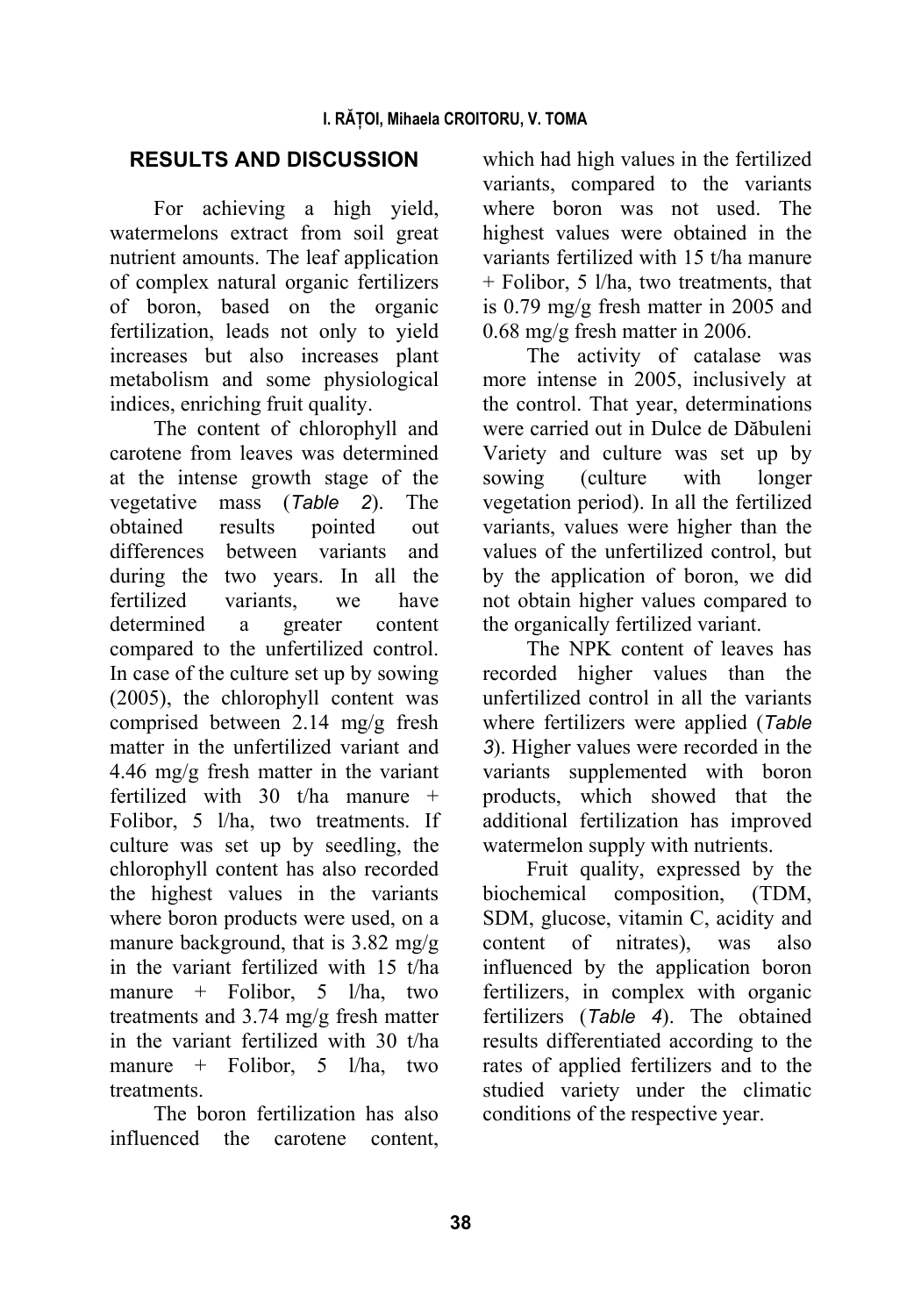#### **INFLUENCE OF BORON FERTILIZERS ON WATERMELONS, GROWN ON PSAMOSOLS**

**Table 2 – Influence of complex natural organic fertilizers of boron, based on the organic fertilization, on the content of chlorophyll, carotene and on the activity of catalase enzyme in leaves of watermelons, at the stage of shoot intense growth** 

| Variant                                              | Chlorophyll a+b<br>$f.m.*$<br>mg/g |      | <b>Carotene</b><br>$mq/g$ f.m. |      | <b>Catalase</b><br>ml KMnO <sub>4</sub> |      |
|------------------------------------------------------|------------------------------------|------|--------------------------------|------|-----------------------------------------|------|
|                                                      | 2005                               | 2006 | 2005                           | 2006 | 2005                                    | 2006 |
| Unfertilized control                                 | 2.14                               | 3.09 | 0.49                           | 0.39 | 19.2                                    | 12.4 |
| Manure, 30 t/ha                                      | 4.00                               | 3.61 | 0.63                           | 0.47 | 25.6                                    | 13.6 |
| Manure, 30 t/ha + Folibor,<br>5 I/ha, two treatments | 4.46                               | 3.74 | 0.73                           | 0.62 | 23.7                                    | 13.8 |
| Manure, 15 t/ha + Folibor,<br>5 I/ha, two treatments | 4.31                               | 3.82 | 0.79                           | 0.68 | 25.0                                    | 13.8 |

\* fresh matter

**Table 3 – Influence of complex natural organic fertilizers, based on the organic fertilization, on the NPK content of the watermelon leaves (2005-2006)** 

| Variant                                           | Nt<br>(%)     | Pt<br>$\frac{10}{6}$ | Kt<br>(%)     |
|---------------------------------------------------|---------------|----------------------|---------------|
| Unfertilized control                              | $3.12 - 2.80$ | $0.14 - 0.17$        | $0.97 - 1.24$ |
| Manure, 30 t/ha                                   | 3.88-3.92     | $0.23 - 0.30$        | 1.45-1.57     |
| Manure, 30 t/ha + Folibor, 5 l/ha, two treatments | $4.32 - 4.40$ | $0.30 - 0.37$        | 2.07-2.17     |
| Manure, 15 t/ha + Folibor, 5 l/ha, two treatments | 4.52-4.38     | $0.28 - 0.34$        | 1.84-2.07     |

#### **Table 4 - Influence of complex natural organic fertilizers of boron, based on the organic fertilization, on the biochemical composition of watermelons**

| <b>Variant</b>                                                                     | <b>TDM</b><br>(%) | <b>Water</b><br>(%) | <b>SDM</b><br>(%) | <b>Titrable</b><br>acidity<br>(g malic<br>acid at<br>100q<br>fresh<br>matter) | <b>Vitamin</b><br>C<br>(mg/100<br>g<br>fresh<br>matter) | <b>Nitrates</b><br>NO <sub>3</sub><br>(mg/Kg<br>fruit) | <b>Glucose</b><br>(%) |
|------------------------------------------------------------------------------------|-------------------|---------------------|-------------------|-------------------------------------------------------------------------------|---------------------------------------------------------|--------------------------------------------------------|-----------------------|
| Unfertilized<br>control                                                            | 9.35              | 90.65               | 9.10              | 0.13                                                                          | 6.71                                                    | 12.85                                                  | 8.39                  |
| Manure, 30 t/ha                                                                    | 10.10             | 89.90               | 9.98              | 0.12                                                                          | 9.90                                                    | 30.71                                                  | 9.02                  |
| Manure, 30 t/ha<br>+ Folibor, 5 I/ha,<br>two treatments                            | 10.20             | 89.80               | 10.00             | 0.09                                                                          | 11.22                                                   | 23.20                                                  | 8.87                  |
| Manure, 15 t/ha<br>+ Folibor, 5 I/ha,<br>two treatments<br>$TDM-1$ total drumattor | 10.35             | 89.65               | 10.10             | 0.09                                                                          | 14.41                                                   | 24.80                                                  | 9.08                  |

TDM*=* total dry matter

SDM = soluble dry matter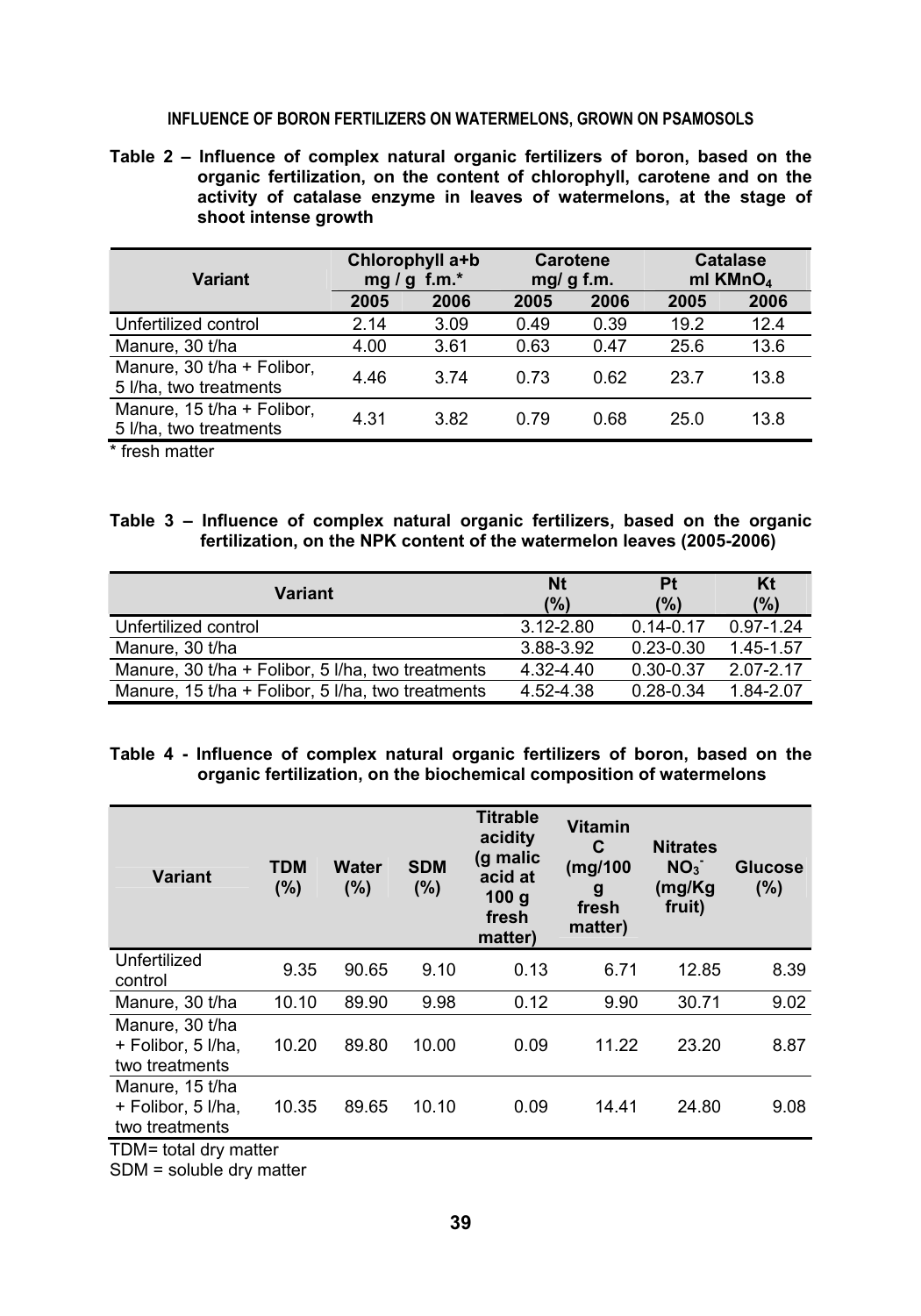The quantity of total dry matter has increased from 9.35% in the unfertilized variant to 10.20-10.35% in the variants fertilized with manure and Folibor 5 l/ha, two treatments. In both variants fertilized with manure and Folibor, we have obtained higher values of total dry matter. The content of soluble dry matter has also increased in all the fertilized variants, compared to the unfertilized control. Better results were obtained in the variants where boron products were used for the additional fertilization.

Organic fertilizers, applied in complex with boron fertilizers, have resulted in a greater accumulation of vitamin C in fruits. These stimulated the metabolic processes, inducing a high output of photosynthesis and other biosynthesis reactions, related to the assimilation of different nutrients by plant and by fruits.

The quantity of Vitamin C in fruits had greater values in all the fertilized variants (9.90-1441 mg/100 g fresh matter), compared to the unfertilized control (6.71 mg/100 g fresh matter).

In the variants where boron was used, based on organic fertilization, the nitrate content from fruits recorded reduced values, compared to the variant where only manure was used (23.20-24.80 mg/kg fruit).

Next to the fertilization, the climatic factors and especially, light intensity had a special influence on the nitrate content from plant, the activity of nitratereductase being the highest under conditions of great temperatures. High nebulosity,

moisture excess and low air temperature have contributed to the accumulation of nitrates in plant and fruit.

The glucose content from fruits was favourably influenced by the application of organic fertilizers in complex with boron fertilizers. It was comprised between 8.39% in the unfertilized variant and 9.08% in the variant fertilized with 15t/ha manure + Folibor. Both the application of boron and organic fertilizers stimulated the photosynthesis process and glucoses were the product of this process.

On the average of the two testing years, the fertilization of watermelon culture on Psamosols has resulted in getting high yield increases for the investigated variants, being comprised between 8.1 t/ha and10.7 t/ha (*Table 5*).

The use of complex natural organic fertilizers of boron in organically fertilized crops has resulted in a better use of fertilizers, so that the diminution at half of manure, from 30 t/ha to 15 t/ha, has determined an insignificant yield loss of 1.1 t/ha. In watermelons cultivated on Psamosols, the efficiency of complex natural fertilizers of boron was high and allowed the decrease at half of the fertilizer quantity, in case of the organic fertilization.

Yield increases achieved in case of the application of boron leaf fertilizers, based on organic fertilizers, were significant.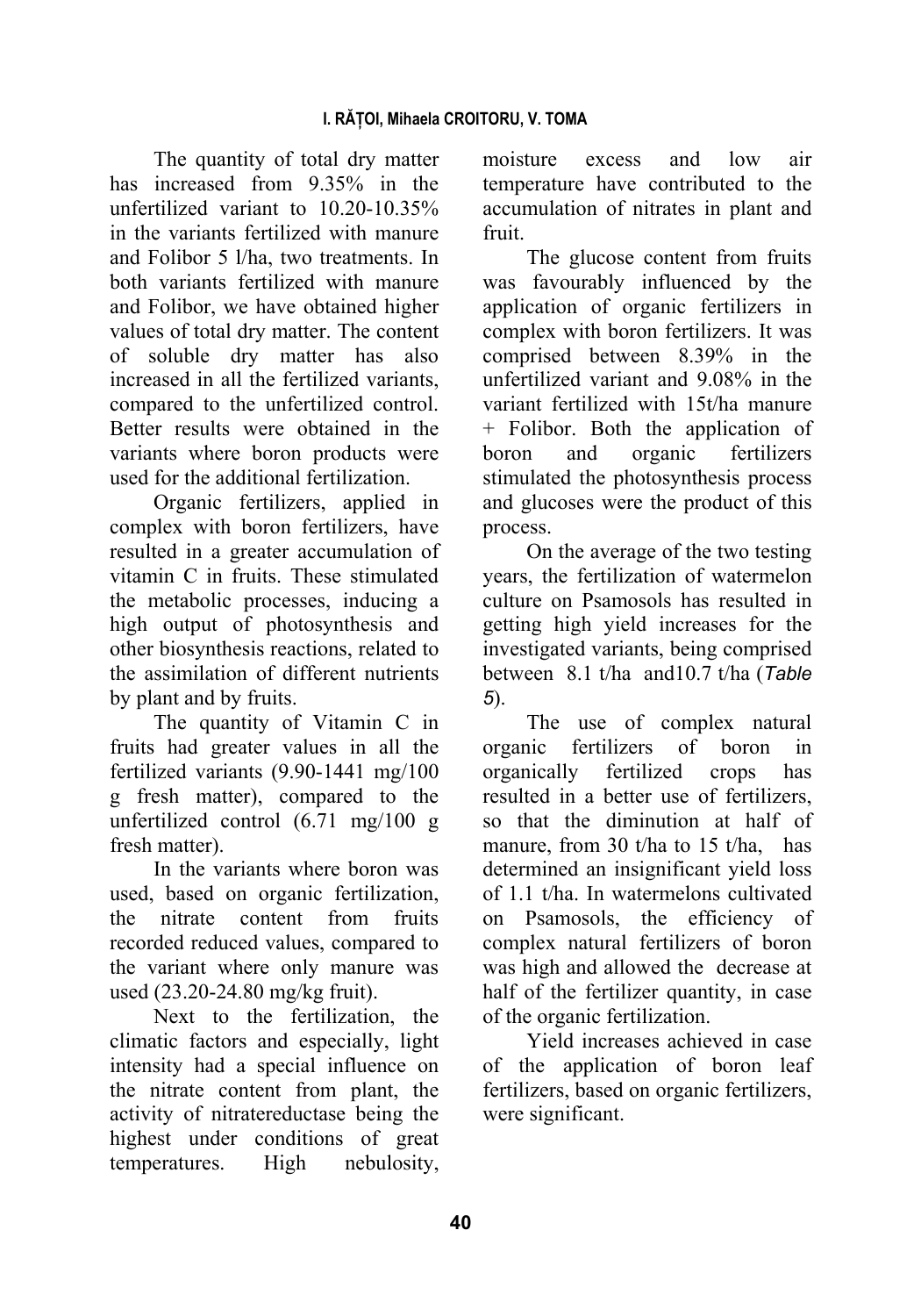|  | Table 5 – Influence of complex natural organic fertilizers of boron, based on the |  |  |  |
|--|-----------------------------------------------------------------------------------|--|--|--|
|  | organic fertilization, on the watermelon yield (average on 2005-2006)             |  |  |  |

|                                                      |      | Year |      |      | <b>Average on 2005-2006</b> |           |  |  |  |
|------------------------------------------------------|------|------|------|------|-----------------------------|-----------|--|--|--|
| Variant                                              | 2005 | 2006 | t/ha | $\%$ | Diff.<br>t/ha               | Signific. |  |  |  |
| Unfertilized control                                 | 27.0 | 47.9 | 37.5 | 100  | Control                     | Control   |  |  |  |
| Manure, 30 t/ha                                      | 37.6 | 53.6 | 45.6 | 122  | $+8.1$                      |           |  |  |  |
| Manure, 30 t/ha + Folibor, 5<br>I/ha, two treatments | 39.5 | 56.4 | 48.2 | 126  | $+10.7$                     | x         |  |  |  |
| Manure, 15 t/ha + Folibor, 5<br>I/ha, two treatments | 38.2 | 56.0 | 47.1 | 126  | $+9.6$                      | x         |  |  |  |
| LSD 5% - 8.9; LSD 1% - 12.3; LSD 0.1% - 16.9         |      |      |      |      |                             |           |  |  |  |

**CONCLUSIONS** 

Boron fertilization is an efficient technological work, especially when boron is applied on crops that are fertilized organically.

The obtained results pointed out the role of boron in plant metabolism by stimulating the accumulation of some biochemical components in leaves (chlorophyll and carotene), improving fruit quality.

Indifferently of the studied variety or hybrid or the growing method, in the variants where boron products were applied, a great content of chlorophyll and carotene was recorded in leaves. The activity of catalase enzyme also improved in these variants.

Fruit quality was favourably influenced by boron application. Fruits had a greater content of DM, glucose, vitamin C and a lower content of nitrates.

With the organic fertilization of 30 t/ha manure, the leaf application of Folibor has resulted in a yield increase of 10.7 t/ha. Therefore, the

fertilization with moderate rates of organic fertilizers, combined with boron leaf application, coming from complex natural organic fertilizers, may be an important technological measure of obtaining biological watermelons and of making this culture efficient on sandy soils.

#### **REFERENCES**

- **Badea Rodica Liliana, Ştefănescu S. L., Dumitraşcu Monica, 2005** – *Îndrumar de practici tradiţionale şi ecologice în legumicultură (Guide of traditional and ecological practices in vegetable growing).* Edit. Estfalia, Bucureşti, p.154
- **Băjescu Irina, Chiriac Aurelia, 1984** *Starea de nutriţie cu microelemente a unor culturi pe solurile nisipoase din sudul Olteniei (Nutrition with microelements of a crop on sandy soils from southern Oltenia ).* Anale ICPA Bucureşti, vol. XLII
- **Băjescu Irina** *et al***., 1977** *Distribuţia microelementelor în solurile din România (Distribution of microelements in soils from Romania).* Edit. Ceres, Bucureşti
- **Davidescu D., 1974** *Chimizarea agriculturii (Chemization of*